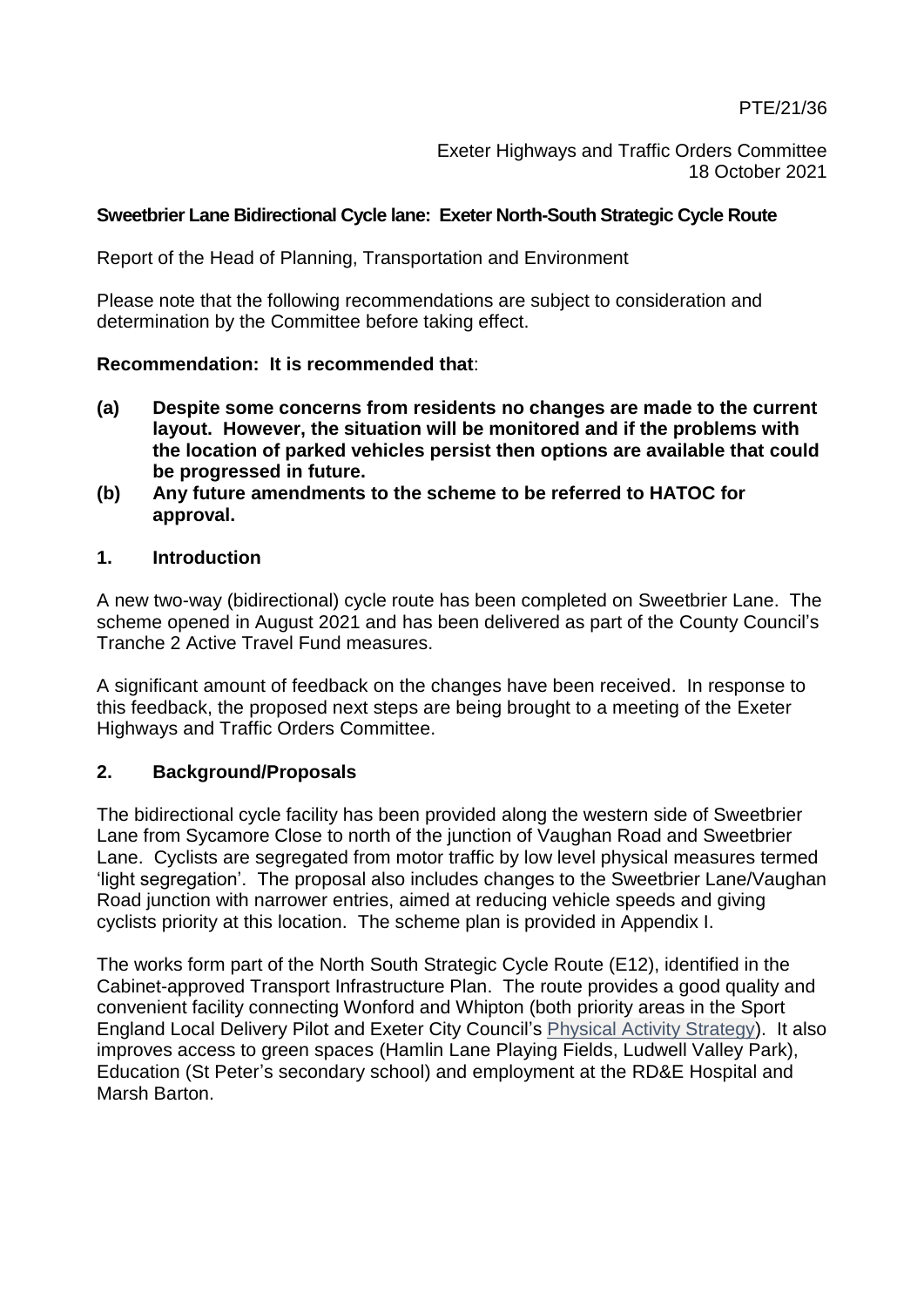A funding bid has also been submitted for the next section of the route along Rifford Road. That would provide the missing link from Honiton Road to Ludwell Valley Park, connecting to Ludwell Lane to the E9 (St-Leonards/Wonford) strategic cycle route and the off road paths that link to cycle routes along the Exe Estuary.



**E12 (North/South) Cycle Route (green) connecting to E9 (red), E3 (blue) and the riverside NCN routes (yellow).**

The design of the scheme represents a step change in standard of cycle provision and is consistent with new design standards in the Government's Cycle Infrastructure Design guidance (LTN 1/20). All schemes funded by the Active Travel Fund are expected to comply with this latest design guidance.

Approval for the bi-directional cycle route on Sweetbrier Lane was granted at the October 2020 meeting of Exeter HATOC. Reflecting the short timescales to deliver the tranche 2 schemes, the detailed design was ongoing at this time and completed in early 2021. Work started on site in June 2021 and the scheme was opened in August 2021.

The October HATOC report identified that "the road width is such that there is sufficient room along most of the length of Sweetbrier Lane for a protected cycle facility and space for two-way car traffic to pass parked cars". This statement was made based on the mapping data available. However, as a more detailed survey of Sweetbrier Lane was undertaken for the detailed design (providing detailed geometries) it became apparent it was not feasible for two-way traffic to pass cars parked on street, with vehicles needing to give way to oncoming traffic.

The carriageway arrangement reflects many residential streets in the city and across Heavitree where parked cars limit two way traffic. Discussions took place with the Local Member and it was agreed to proceed. This enabled the works to be completed in line with the Tranche 2 Active Travel Fund programme and maintained the pace of implementation of cycle infrastructure in Exeter. With significant correspondence received on the scheme, it has however been brought back to Exeter Highways and Traffic Orders Committee for review.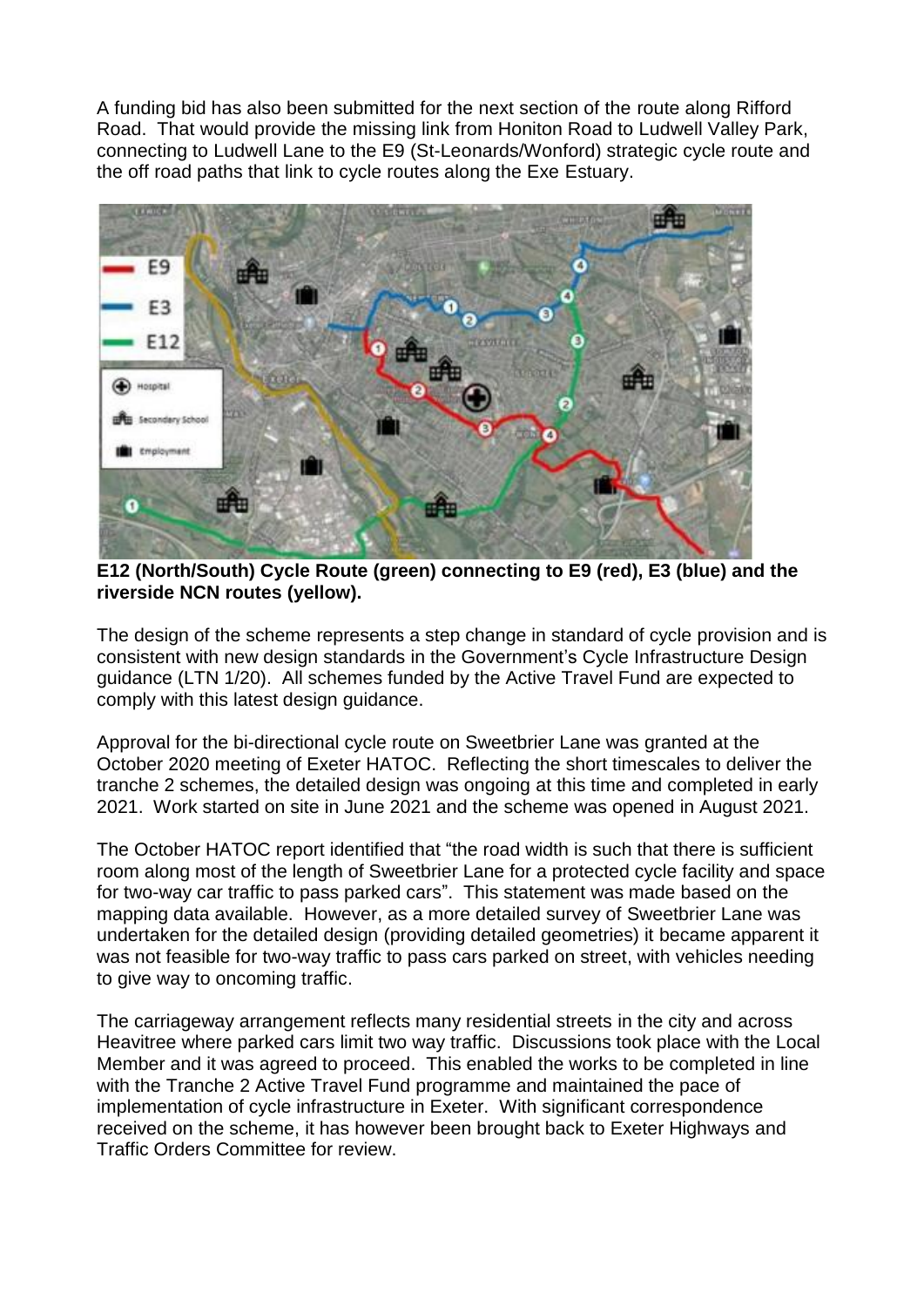# **3. Technical Data**

The Cycle Infrastructure Design guidance (LTN1/20), sets out the appropriate protection for cyclists on highways with varying levels of motor traffic.

Sweetbrier Lane is a 30mph residential route with an average annual daily traffic flow (AADT) of approximately 4,000 vehicles. The guidance shows that light segregation is the appropriate level of protection to enable cyclists of all abilities to use a route with that speed limit and flow of traffic.

| Speed Limit <sup>1</sup> | <b>Motor Traffic</b><br>Flow<br>(pcu/24<br>hour $)^2$ | <b>Protected Space for Cycling</b>        |                                      |                             | <b>Cycle Lane</b>        | <b>Mixed Traffic</b> |
|--------------------------|-------------------------------------------------------|-------------------------------------------|--------------------------------------|-----------------------------|--------------------------|----------------------|
|                          |                                                       | <b>Fully Kerbed</b><br><b>Cycle Track</b> | <b>Stepped Cycle</b><br><b>Track</b> | Light<br><b>Segregation</b> | (mandatory/<br>advisory) |                      |
| $20$ mph <sup>3</sup>    | $\Omega$<br>2000<br>4000<br>6000+                     |                                           |                                      |                             |                          |                      |
| 30 mph                   | $\circ$<br>2000<br>4000<br>6000+                      |                                           |                                      |                             |                          |                      |

**Appropriate Protection from motor vehicles (Table 4.1 in LTN<sup>1</sup> 1/20)** *Green represent suitable for most people, amber not suitable for all and pink exclude most potential users.*

The segregated cycle provision is 3.0 metres wide, which is the minimum width to accord with LTN<sup>1</sup> 1/20. The priority side road crossing arrangements at the Sweetbrier Lane/Vaughan Road junction are also consistent with LTN<sup>1</sup> 1/20.

North of the Sweetbrier Lane/Vaughan Road junction, traffic count shows flows are below 2,000 vehicles a day. This section of road up to the Vaughan Road/Whipton Lane/Georges Close junction is a traffic calmed route, where speeds are likely to be around 20mph. As such, it is considered appropriate for cyclists to mix with motor traffic, although there is also a shared use path along this section.

Following installation of the cycle lane, the remaining vehicle carriageway is approximately 5.7 metres wide. Widths above 5.5 metres are identified in Manual for Streets as sufficient for two large vehicles to pass. The presence of some limited on street parking reduces the carriageway width so that only one vehicle can proceed at a time. This is likely to help reduce vehicle speeds on Sweetbrier Lane.

# **4. Consultations/Representations**

Consultation letters on the original scheme were sent out to local residents in the week commencing 28 September 2020. These included a leaflet detailing the background to improvements in the local area and scheme details for the proposed Sweetbrier Lane Cycle improvements.

l <sup>1</sup> LTN 1/20– Department of Transport Local Transport Note – Cycle Infrastructure Design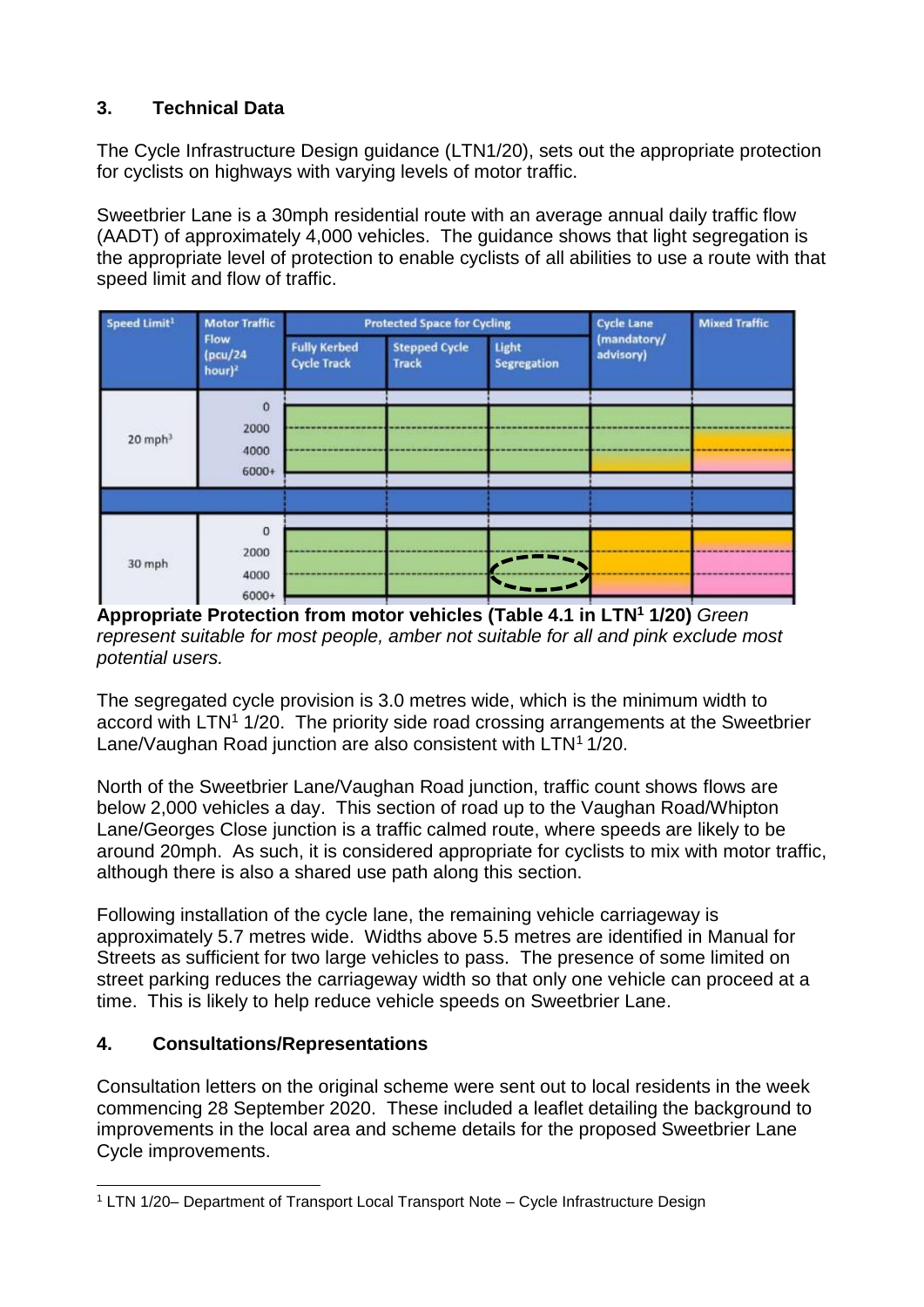A verbal update on the consultation responses was provided at the October 2020 meeting of HATOC, describing the comments in favour and against the proposals. Those against the scheme raised concerns about the arrangements at the junctions and the impact of narrowing and in relation to parking. Retention of on-street parking was highlighted as the most important thing to local residents. A summary of consultation responses was sent to respondents in November 2020 (**Appendix II**).

Although the impact of more accurate site measurements was discussed with the then local member, notification of this change was not sent to residents.

Since opening, some in-favour and several against the scheme correspondence has been received. This was particularly the case during the first two weeks when East Wonford Hill (part of the main Heavitree Road radial route) was closed to eastbound/outbound through traffic. Approximately 9,000 vehicles a day make this outbound movement. During this time some traffic was diverting through Heavitree, leading to higher traffic flows on Sweetbrier Lane. Comments raised included:

- Cars parked alongside single white line section.
- Cars parked near the junction with Vaughan Road and limiting turning.
- Cycle facility being too wide.
- Narrow width of vehicle carriageway.
- Report indicated that there would be sufficient width for two cars to pass a parked car.
- Reported cars using, or driving over part of the segregation into the cycle path.
- Increased risk of vehicle wing mirrors being clipped.
- Tailbacks from the junction of Sweetbrier Lane/Heavitree Road junction.
- Poor visibility of cyclists approaching from behind turning drivers.
- The scheme has Improved safety for cyclists.
- Facilities like this make me more likely to cycle in the city.
- Will help more residents and students switch to cycling to work/school.

# **5. Options/Alternatives**

Going forward, a range of possible options and the merits of each are discussed below.

### Option 1: Removal of current facility.

This is not considered a recommended option as it would be contrary to many adopted policies that support the need to significantly increase active travel across the city in the interests of public health and the environment, namely reducing carbon emissions.

### Option 2a: Restrict all on-street parking.

This would address concerns about impact on vehicle capacity, prioritising two-way vehicle flow over parked cars. Prohibiting all on-street parking would disbenefit residents, particularly as they highlighted during the consultation that retaining on-street parking was a priority. Therefore not recommended.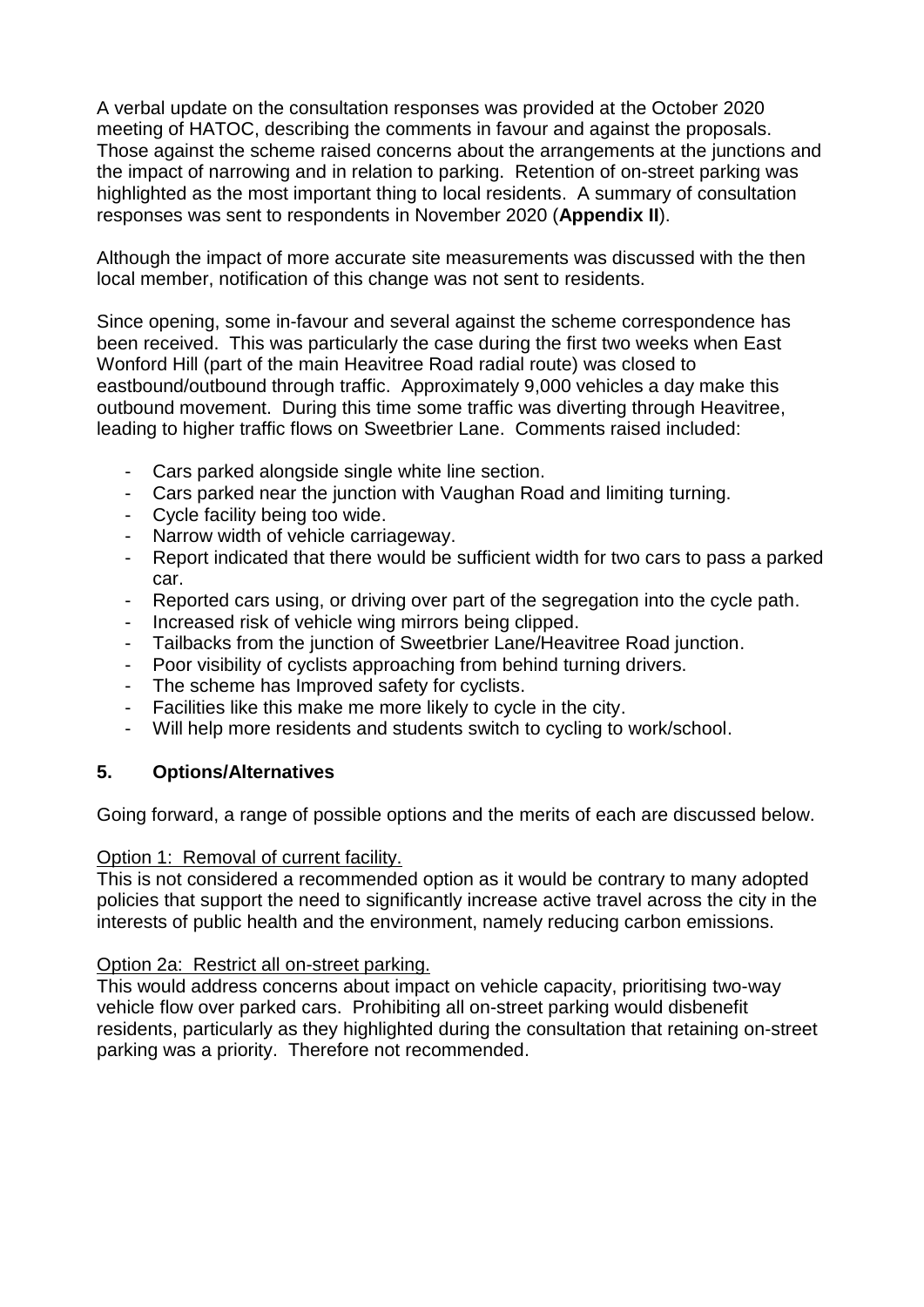# Option 2b. Restrict some on-street parking.

The use of some sections of parking restrictions could help to formalise sections for vehicles to pass and make turning manoeuvres at the junction of Sweetbrier Lane/Vaughan Road easier. As per option 2a, removing on street parking may disbenefit residents. It is therefore recommended that this is monitored, and if the problem persists then a Traffic Regulation Order to restrict parking in the vicinity of the junction could be advertised.

# Option 3: Narrow cycle lane by approximately 0.5 metres.

This would make it feasible for two cars to pass a parked car in some places. However, this would not be possible along the whole street. Inconsistent road widths could mean drivers misjudge where they can pass vehicles safely, thereby possibly increasing the likelihood of parked cars and/or the segregation units being clipped by passing traffic. This is unlikely to fully resolve the concerns about vehicles being able to pass and the resulting cycle facility would also be slightly below standards in the LTN1/20.

# Option 4: Retain current layout, and review in future

This would retain a cycle facility that is consistent with current cycle infrastructure design guidance and the presence of on-street parking would assist as a traffic calming feature. If concerns about the impact on the capacity of the route continue after the scheme has had sufficient time for users to adjust to the new layout, localised parking restrictions could be considered to reduce parking and improve traffic flow and turning movements. Any more significant changes to the layout (such as Option 3) could be included alongside any planned maintenance/resurfacing schemes on Sweetbrier Lane.

It is recommended that no changes (Option 4) are made at this time. However, the situation will be monitored and if the problems with the location of parked vehicles persist then Options 2b or 3 (or both) could be progressed in future to resolve this.

Traffic counts will also be undertaken to evidence the impact of the scheme on active travel numbers.

# **6**. **Financial Considerations**

The scheme was approved at October HATOC with a value of up to £250,000. The works were funded from S106 from Matford Green and from tranche 2 of the Active Travel Fund allocation (grant funding). There is an expectation that Local Authorities allow sufficient time for scheme funded by Active Travel Fund to settle in.

# **7. Equality Considerations**

The delivered scheme helps enable pedestrians and cyclists of a wide range of abilities and confidence levels to more safely travel along Sweetbrier Lane. There may however be a disbenefit from parking being removed on the west side of the road, however on-street parking is still possible on the eastern side of the road.

Overall, the scheme improves pedestrian and cycle safety for people with protected characteristics including young people, older people, people with disabilities, pregnant women or parents with pushchairs. The proposal is expected to therefore increase the diversity of people participating in active travel.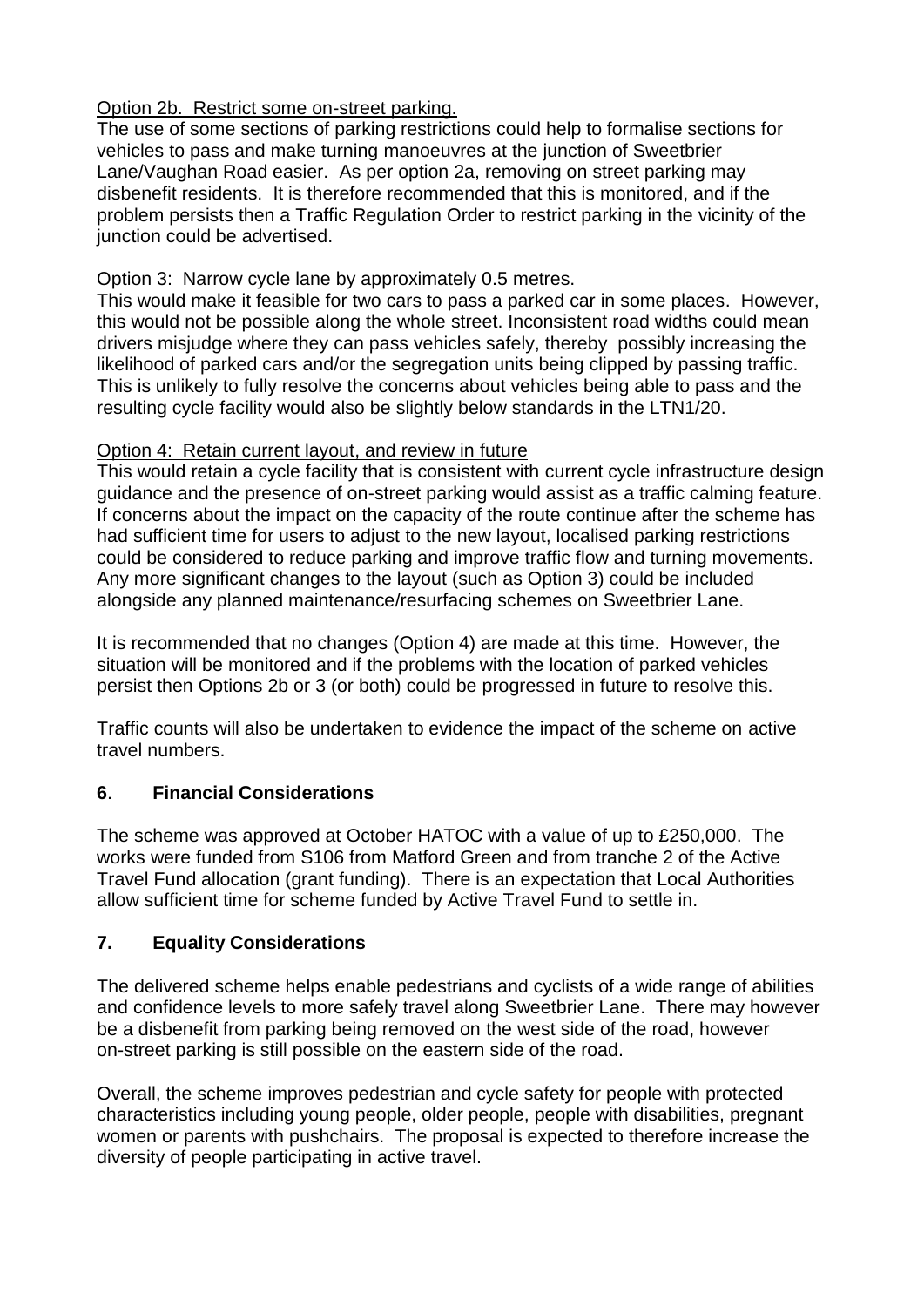# **8. Legal Considerations**

In June 2019, the UK became the first major country to legislate for a net-zero target for carbon emissions by 2050. The delivered scheme supports low carbon travel and adopted carbon commitments.

### **9. Risk Management Considerations**

Stage 2 road safety audit was undertaken on the scheme before construction, and a Stage 3 audit has been undertaken since scheme opening.

A summary of the problems raised in the Stage 3 audit, and draft responses are provided below:

| <b>Problem Identified</b>                                                                                                                                   | <b>Response and Proposed Action</b>                                                                                                                                                                                                                                                                                                                                                                                                                                    |
|-------------------------------------------------------------------------------------------------------------------------------------------------------------|------------------------------------------------------------------------------------------------------------------------------------------------------------------------------------------------------------------------------------------------------------------------------------------------------------------------------------------------------------------------------------------------------------------------------------------------------------------------|
| Difficulties for vehicles turning<br>to/from Sweetbrier Lane<br>(east/west) into Sweetbrier Lane<br>(north/south) could lead to<br>vehicles striking kerbs. | Swept path analysis indicates this movement can<br>be made by large vehicles by swinging out into the<br>carriageway. However, the presence of parked<br>vehicles on the eastern side of Sweetbrier Lane<br>inhibits this manoeuvre.<br>It is suggested that this is monitored $-$ but if it<br>persists then provide parking restrictions around<br>the junction, especially on the eastern side of<br>Sweetbrier Lane opposite the junction, could be<br>advertised. |
| Visibility for northbound cyclists<br>to 'Cyclists rejoin main<br>carriageway sign                                                                          | Sign to be mounted on new post in the verge.                                                                                                                                                                                                                                                                                                                                                                                                                           |
| Lack of pedestrian tactile paving<br>at Sycamore close crossing                                                                                             | No action proposed.<br>The location of a private drive on the corner means<br>tactiles would be trafficked on a regular basis. This<br>may lead to damage and trip hazards for<br>pedestrians so was not included in the scheme.<br>There were no tactiles at this location before the<br>works, so has not be worsened by the scheme.                                                                                                                                 |
| Risk of ponding on existing table<br>tops                                                                                                                   | No action proposed.<br>This has not been affected by the scheme, it will<br>however be relayed to the maintenance teams and<br>can be picked up as part of future maintenance<br>works.                                                                                                                                                                                                                                                                                |

In response to concerns raised regarding the visibility of cyclists approaching from behind turning drivers it is also proposed to add additional signage and/or surface treatment to ensure vehicles and cyclists recognise the conflict point and encourage slower speeds through the Vaughan Road junction.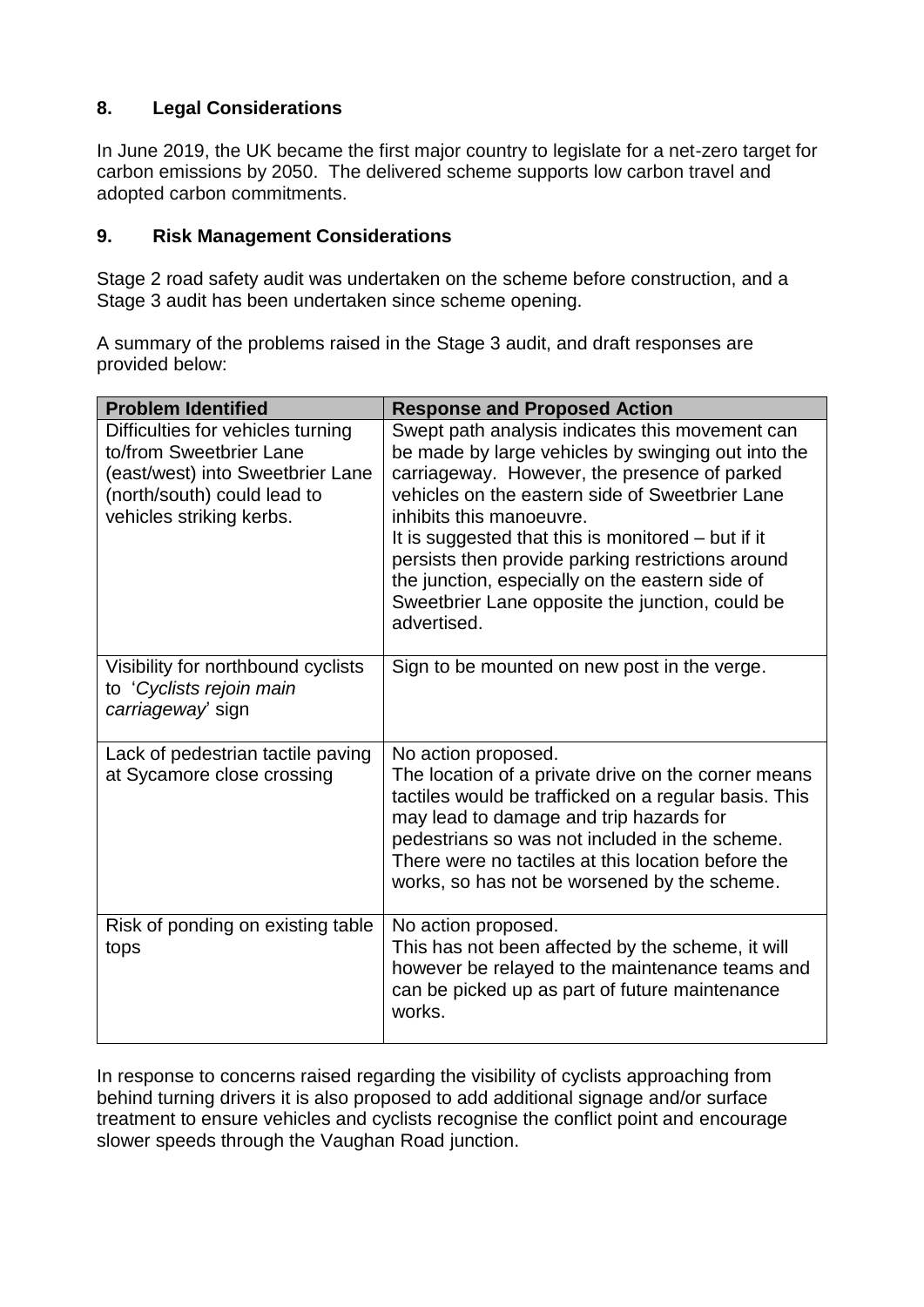### **10. Environmental and Health Impacts**

The works encourage sustainable travel, increasing activity levels, reducing carbon emissions and contributing positively to general health and wellbeing.

When completed, the north-south route will connect a number of target areas identified as having low levels of physical activity through the Sport England Local Delivery Pilot. By providing new opportunities for cycling in these areas there is an opportunity through active travel to help people incorporate physical activity into their daily habits and help to achieve modal shift and reduce congestion.

### **11. Summary/Conclusions/Reasons for Recommendations**

It is recognised that the scheme on the ground varies in detail from that presented at HATOC and the consultation letter. The report details the concern of local residents.

The scheme has been in place now for a number of months and it has been reviewed. The "light segregation" design provides many benefits for cyclists at an affordable cost. The carriageway arrangement reflects many residential streets in the city and across Heavitree where parked cars limit two way traffic on lightly trafficked roads.

The recommendation is to maintain the existing scheme that supports the objectives of the Exeter Transport Strategy and is in line with Government advice to local authorities to enhance local cycle infrastructure by creating joined-up networks of strategic cycle routes.

> Dave Black Head of Planning, Transportation and Environment

# **Electoral Division: Heavitree & Whipton Barton**

Local Government Act 1972: List of Background Papers

Contact for enquiries: Will Pratt

Room No: County Hall, Topsham Road, Exeter

Tel No: 01392-383000

Background Paper Date **Date Date** File Reference

1. None

wp061021exh sc/cr/Sweetbrier Lane Bidirectional Cycle lane Exeter North South Strategic Cycle Route 01 061021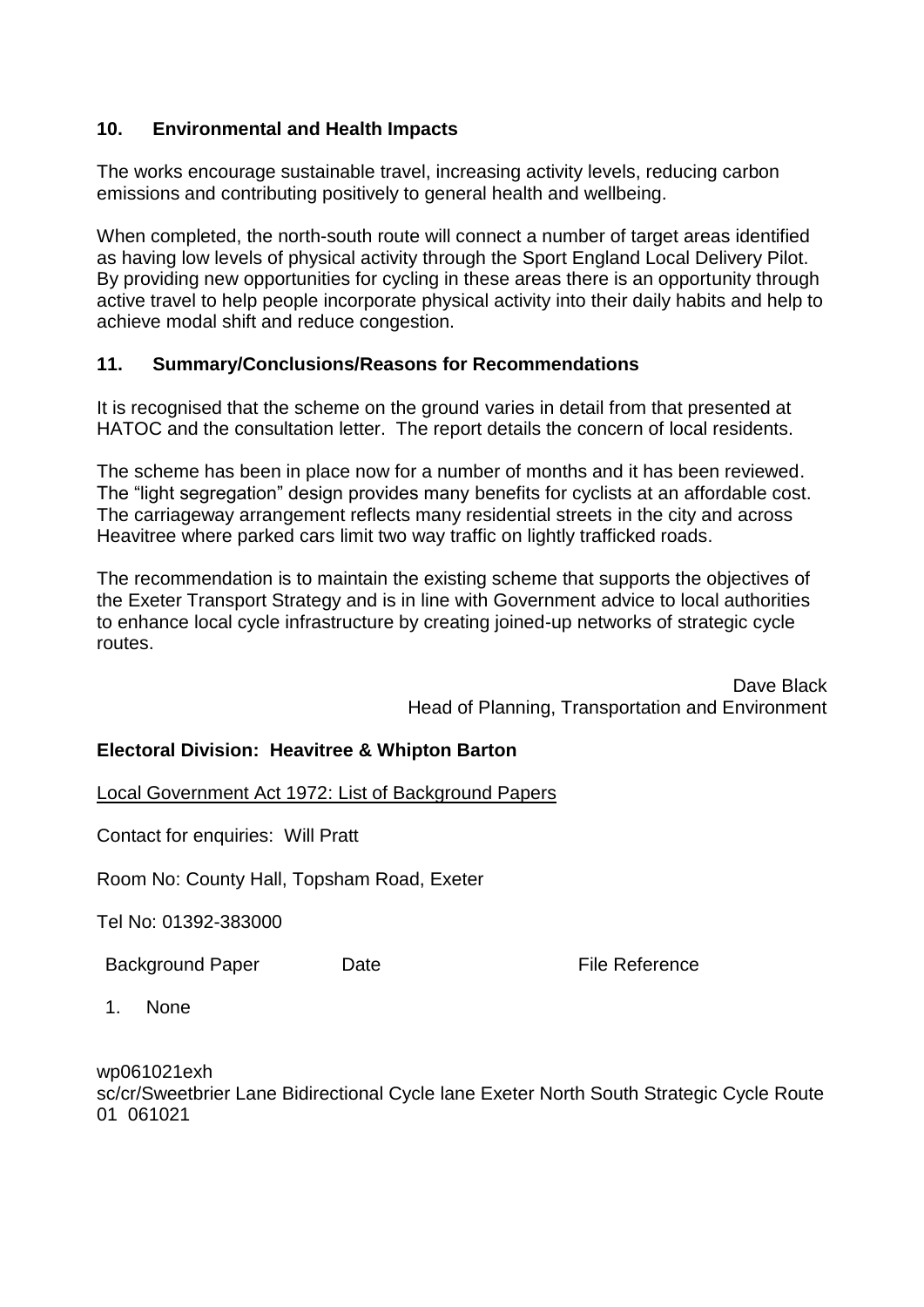**Appendix I** To PTE/21/36

### **Sweetbrier Lane Scheme Plan**

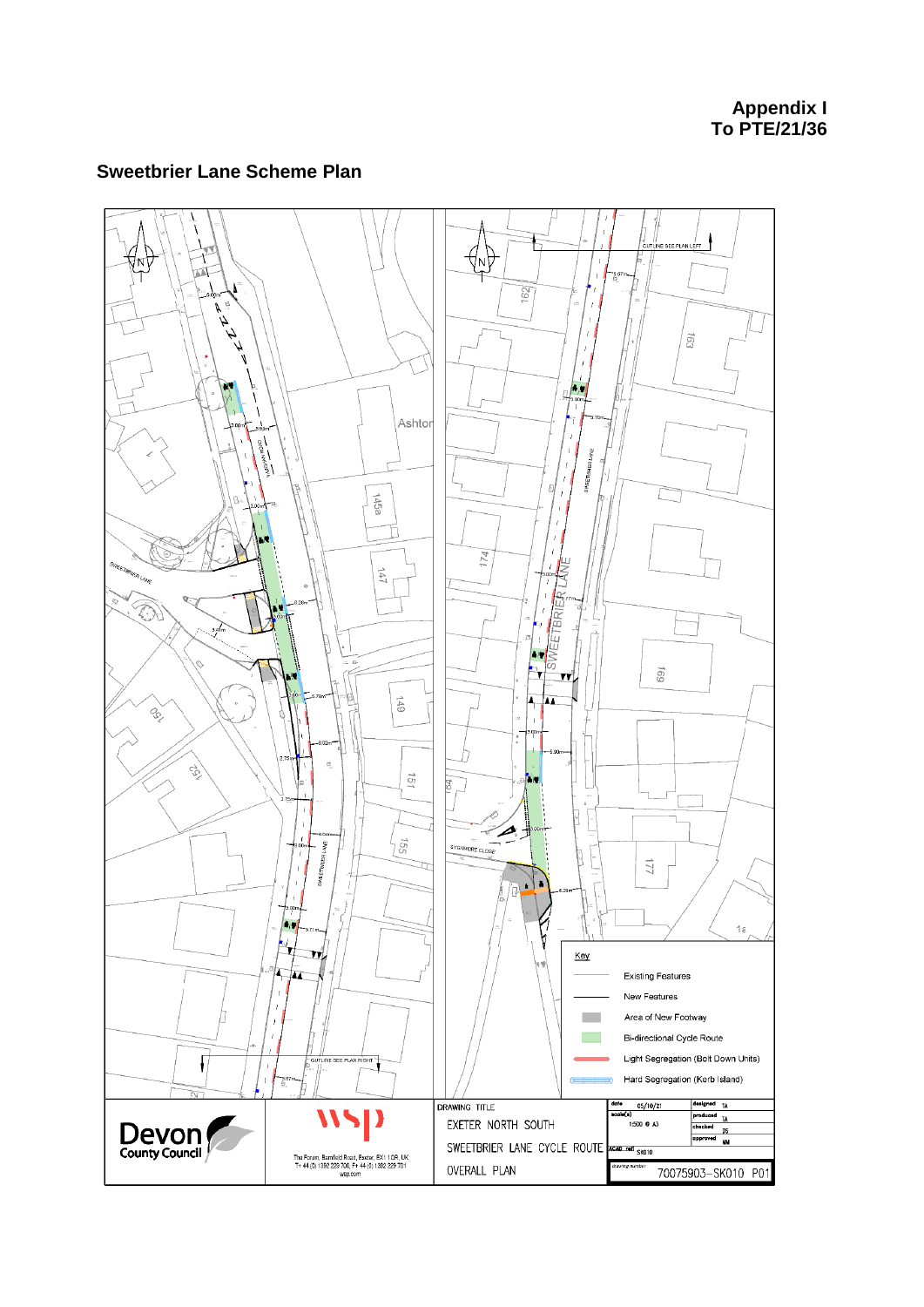PTE/21/36 **Appendix II** 

#### **Consultation Summary sent to consultation respondents**



Planning, Transportation and Environment County Hall Topsham Road Exeter EX2 4QD Tel:01392 383000 Email: transportplanning-mailbox@devon.gov.uk

Date: 10th November 2020

Dear Resident,

#### Re: Highway Changes to Sweetbrier Lane to Support Walking and Cycling **Consultation Feedback.**

I am writing to you, on behalf of Devon County Council, to provide an update on the proposal for a new two-way cycle facility, from Sycamore Close along the western side of Sweetbriar Lane to north of the junction of Vaughan Rd and Sweetbriar Lane.

At the beginning of October 2020 we asked for feedback on the proposals and we received 35 responses. The main comments received are outlined below;

Reasons respondents gave for supporting the cycle facility included:

- Improved road safety, particularly for children, as provides a safe route for children of St Peter's School, encouraging active travel.
- Encouraging more walking and cycling and linking up cycle routes will help reduce pollution and congestion.
- Improved footway experience, a new on road facility for cyclists would help  $\bullet$ reduce conflict between cyclists and pedestrians on the path.

Reasons respondents gave for being against the cycle facility included:

- Impact on parking and that there would be less on street spaces on the eastern side of Sweetbriar Lane, which would be adjacent to driveways and would narrow the width of Sweetbriar Lane.
- Insufficient numbers of cyclists using the route to justify new infrastructure.
- Reduced visibility at the allotments access road entrance. The proposed change in parking provisions could result in vehicles parking close to the entrance of the allotment access road, reducing visibility when exiting.

Respondents also raised concerns about the impact on traffic flow and vehicle speeds along Sweetbrier Lane as a result of the temporary closure of Vaughan Road. Following a significant amount of feedback on the impact of the Vaughan Road closure, the closure point was subsequently removed on 14<sup>th</sup> October.

Respondents also gave suggestions to improve the scheme, the most commonly raised points included;

- Clear road markings for parking around the allotment entrance to prevent vehicles blocking all visibility when exiting.
- A pedestrian crossing at the Sweetbrier Lane and Vaughan Road junction
- Link between proposed cycleway with shared pathway already on Vaughan Road.